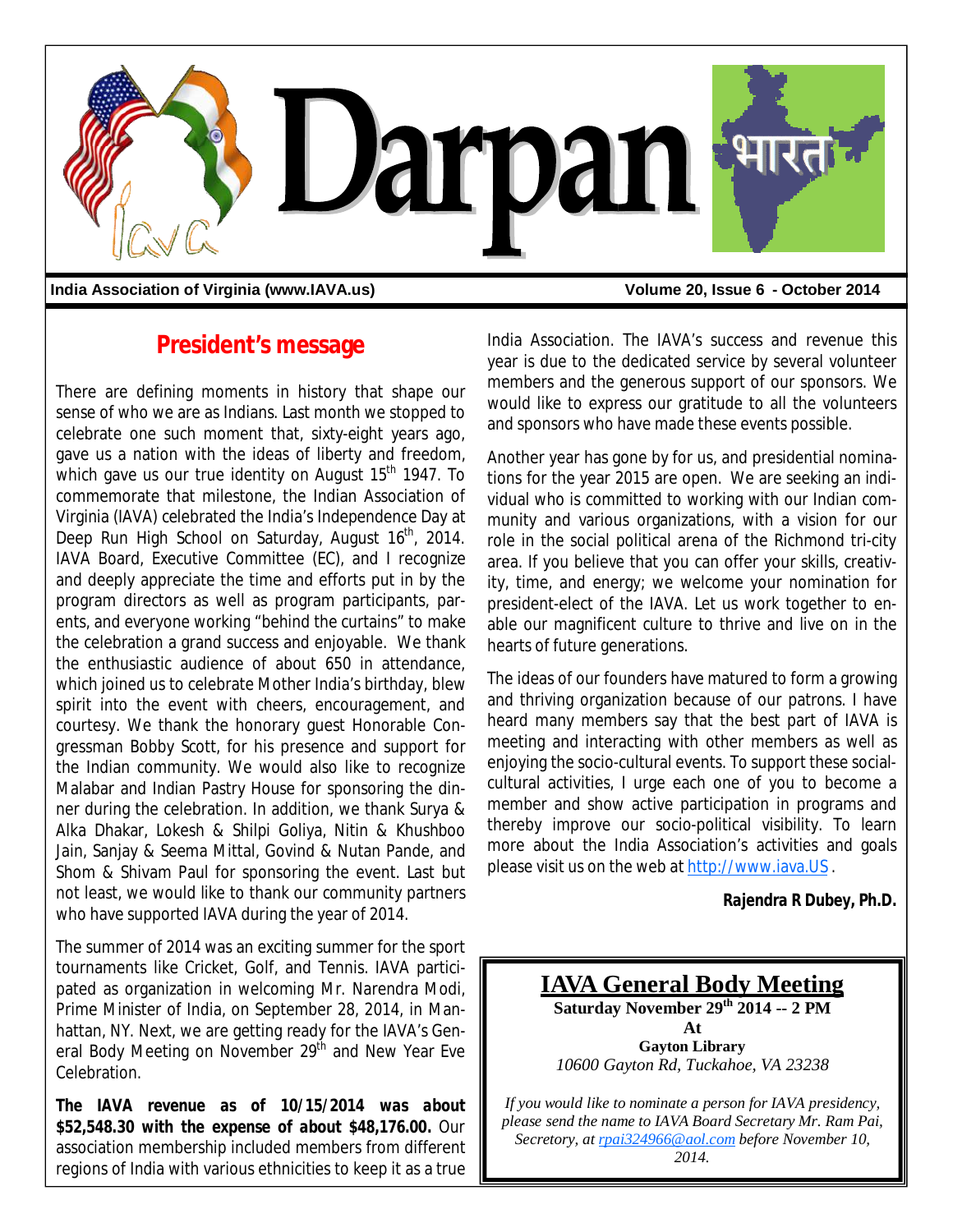| A Reflection of Indian Community Activities                               |                                                                                                              |                                                                                                    |                                                                                                                        |
|---------------------------------------------------------------------------|--------------------------------------------------------------------------------------------------------------|----------------------------------------------------------------------------------------------------|------------------------------------------------------------------------------------------------------------------------|
| <b>Our Congratulations to every winner in IAVA Sports!!</b>               |                                                                                                              |                                                                                                    |                                                                                                                        |
| <b>Cricket Tourna-</b><br>ment<br>17 teams consists of<br>15 players each | <b>First Place: Surprising 11</b><br>Captain: Vishal Majmudar                                                | <b>Runner-up: Kings CC</b><br>Captain: Jagadish Cheluri                                            | <b>Third Place: MCC</b><br>Captain: Abhishek<br><b>Bhaskaran</b>                                                       |
| <b>Golf Tournament</b><br>12 teams consist for<br>4 players each          | Winners (61)<br>Kedar Thoota<br>Rajesh Chand<br>Sri Harinath Ghanta<br>Venkat Sangishetty                    | Runner-up $(61)$<br><b>Anand Francis</b><br>Jacob George<br>Sameer Kumar<br><b>Solomon Francis</b> | <b>Third Place (63)</b><br>Amit Pamecha<br>Harsh Sethi<br>Mohit Sudhakar<br>Shashi Ranganath                           |
|                                                                           | <b>Fourth Place (63)</b><br>Anand Iyer<br><b>Bharat Chandrasekar</b><br>Dhiren Kumar<br>Vishwadeep Ahluwalia | <b>Closest to the pin</b><br><b>Solomon Francis</b><br>Vishwadeep Ahluwalia                        | <b>Longest drive</b><br>Sameer Kumar<br>Loly Dighe                                                                     |
| <b>Tennis Tournament</b>                                                  | 4.0 Singles<br>First Place: Jinesh Chinna-<br>thambi<br><b>Runner-up:</b> Ashok Mulu-<br>puru                | 3.5 Singles<br>First Place: Ganesa Na-<br>rasingam<br><b>Runner-up:</b> Arjun Tomer                | <b>Doubles</b><br>First Place: Satya Ravva Raju<br>& Ganesh Ganti<br>Runner-up: Ganesa Narasin-<br>gam & Ranjith Kumar |

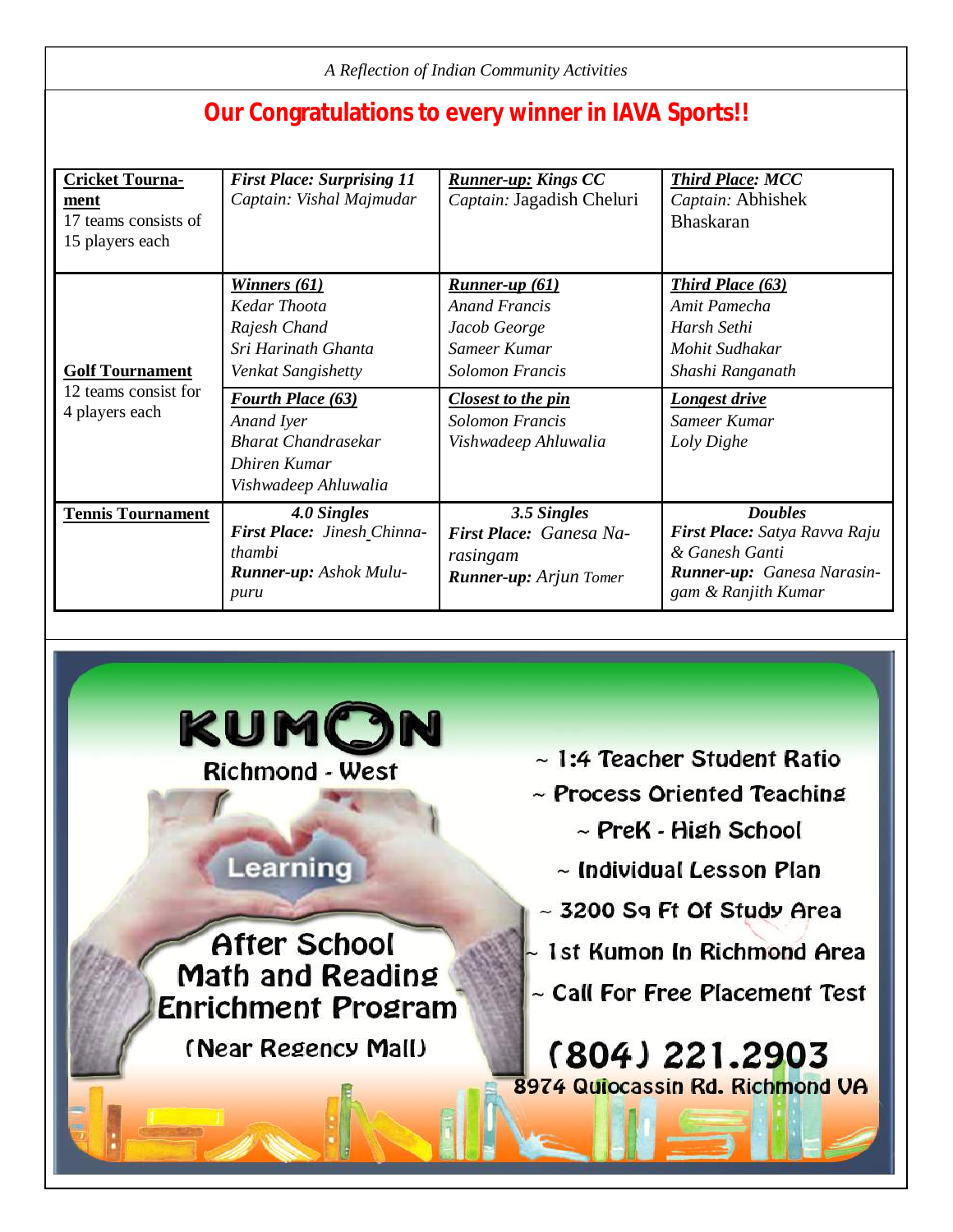#### **IAVA Membership as of 10/20/2014**

Ramesh & Kamala Agarwal Vikas & Shweta Agarwal Mukesh & Veena Agarwalla Lok Pal Aggarwal Kshitij & Preetha Agrawal Ramjeevan Agrawal Sameer & Sonu Agrawal Mathew & Nita Alexander Hemant & Sonali Amberkar Parimal & Hina Amin Srikanth & Vijaya Annem Thirumala & Veena Areti Neeraj & Mukta Arora Abhishek Asthana Ravi Chand Ayanala Sudhendra & Vishali Ayyampalayam Jayanthilal & Aruna Kothari Dinesh & Priya Bafna Rakesh & Deep Bainsla Srinivasan & Geetha Balasubramaman Praveen & Rupender Bassan Nilesh & Neha Bhandare Rupesh & Varsha Bharad Gaurav & Ruchi Bhargava Ameesha Bhatia Puneet & Mona Bhatia Vikas Bhatia Ashok & Meera Bhatnagar Milan & Neeha Bhimjiani Ravi Boreddy Sanjay Chakravarty Chandrashekar & Lakshmi Challa Gaurav Chawla Ashok & Uma Chetty Sellappan Siva Chidambaram Rambabu & Vijaya Chirumamilla Ketan Choksi Kiran & Navitha Darla Ravi Kumar Darsi Kamlesh & Bakula Dave Manhar & Surbhi Desai Snehlata Desai Mandar & Anjali Deshpande Surya & Alka Dhakar Amit Doshi Rajendra & Sudha Dubey Prakash & Uma Ettigi Goutam &Sonali Gandhi Yogesh & Pena Gandhi Seekar & Kiran Ghodgaonkar Madan & Smitha Gitta Anup & Meera Gokli Lokesh & Shilpi Golia Hari & Sowmiya Gomatam Pavan Gorishetty Mayank & Shikha Gosain Sanjay & Madhulika Goswami Thiru & Vidya Govindaraj Rakesh & Shalni Goyal Robin Goyal Sandeep Guhagarkas Ashok & Kamlesh Gupta Manish & Harleen Gupta

Praveen & Manisha Gupta Rakesh & Usha Gupta Ram & Meera Gupta Sunil & Gurpreet Gupta Yogesh & Lata Gupta Radha Raman Gupta Indrajeet & Deepa Harsh Ghouse & Syed Hyder Dev & Susiela Inbaraj Naga Kiran & Madhavi Irukuvarjula Gopinath & Rama Jadhav Rafi Jaffary Aashish & Shuchi Jain Adish & Anju Jain Anil & Geeta Jain Nitin & Khushboo Jain Raj & Jinita Jain Rajesh & Smita Jain Shalu Pal Jain Rashmi Jaiswal Kalpesh & Sarika Jani Purusottam Jena Antony & Mary Joseph Jatin & Vyonia Joshi Amit & Niketa Kabnurkar Shriprasad & Deepa Kadam Srinivas & Sabitha Kalisetty Srikant & Geeta Kanaparaju Manoj & Madhuri Kancharla Pavan & Kiran Kandula Kantilal Vacchani Rajeev & Leela Karnati Madhavi & Ramesh Keerthy Sid S Kere Anand & Deepali Keskar Parag Khadye Sheel & Meena Khanna Sarla Khushalani Prafulla & Dipti Kohale Anil & Chhaya Kohli Harit & Pooja Kohli Chitti & Sarika Korukonda Murali & Sripriya Krishnan Dinanath & Veena Kukreja Abhijit & Gauri Kulkarni Divesh Kumar Jitender Kumar Rakesh & Vani Kumar Sumit & Sugandha Kumar Shiva Kumar Kamlesh Kundalia Nabanita Kundu Majumdar Niraj Kute Uday & Aarthee Kyramkonda Ruchira Lalwaney Sivaram & Lalitha Lavu Brij M & Aasha Mago Satish & Neelam Mahajan Muktak & Swati Maheshwari Gaurav & Swati Malhotra Rajendra & Poonam Mathur Nalin Narayan Mathuria Mahesh & Radha Mattempati Chetan & Bina Mehta Maulik Mehta Sandeep & Dharitri Mehta

Naren & Babitha Meruva Sidhartha Mishra Raj Kumar Mishra Amit Mittal Sanjay & Sunita Mittal Sanjay & Seema Mittal Jaimin & Parmita Modi Rahul & Swati Moray Malathi Mudigonda Vakkalanka Sanjay Mulay Ram L & Sreedevi Muniganti Ravishankar & Divya Nandeeshappa Rakesh & Meenakshi Nandwani Venkatappa Nanjundaram Omprakash & Mona Narang Siddarth & Rachel Narang Chandrasekhar Narra Gyanesh & Manisha Naryan Chiranth & Janani Nataraj Dinesh & Sujani Nayak Syam Sree & Anne Nimmagadda Ram & Suguna Pai Mukul & Gitanjali Paithane Surajit & Gargi Pal Tapabrata & Chirashree Pal Suhash Panchal Govind & Nutan Pande Upendra & Siddhi Pandey Rajesh & Priyalata Pandit Shardul Pandya Sumit & Sonal Pandya Govind & Nita Pansuria Rahul & Priyanka Parashar Amratlal & Nilaben Patel Ashok & Prabha Patel Bhupendra & Pavita Patel Chaitan & Urvashi Patel Chandrakant & Ami Patel Haresh & Sangeeta Patel Hitesh & Beena Patel Jignesh Patel Kantilal & Vadhavi Patel Mahesh & Vanita Patel Nagindas & Manjula Patel Nipul Patel Shailesh & Uma Patel Hitesh Patel Deepak & Priti Patil Ramesh & Kamala Pattar Shom & Shivam Paul Milind V & Rupali Pendse Sivaram & Ghayathiri Pillai Yezdi Pithawalla Shankar & Uma Popli Shashi Prabhakar Ravi & Protima Prasad Badri & Rajeswari Pulavarthi Lajpat & Kiran Rai Abhijit Rajan Ram & Meena Ramachandran Karthik & Anitha Ramakrishnan Sunil & Aarti Ramchandran Vijay & Veena Ramnarain Manish Rao Madhup & Dhruti Rathi Venkatesh Raviralal

Venkat Regulagadda Mark & Kalpana Ronlov Avik &Paulami Roy Balakrishna & Pallavi Sadekar Raviteja & Sri Sagiraju Mallik & Padmini Sambaraju Tony & Alka Sappal Pundalik & Priya Sawant Gaurav & Shalini Saxena Vijay Saxena Sanjeev & Harsha Sehgal Ashok & Nayana Shah Bharat & Hinaben Shah Bindesh Shah Bipin & Jyoti Shah Devang & Bijal Shah Dishant & Meeta Shah Ketan Shah Mehul & Avani Shah Paras & Latha Shah Rajesh Shah Vaibhav & Minal Shah Shashi & Dezi Shankar Muthuraj Shanmugavel Pankaj & Mona Sharma Puneet & Megha Sharma Rick Sharma Ritu Sharma Sunita Sharma Vivek & Ruchi Sharma Anup & Karishma Shirodkar Parameshwer & Samyuktha Silam Jyoi & Vibha Singh Shailender & Manishia Singh Jasmine Kaur Singh Suman & Manju Singha Sathish Chandran Subrahmani Nataraja & Krishna Subramaniam Kartik & Meena Talati Keshav & Sudha Rao Vaishali Thakare Hitesh & Sheetal Thakkar Kuriakose Thekkethala Sanjay & Radha Thirunagari Kedarnath Thoota Harshad Tipsey Atulya & Sangeeta Tiwari Merlin Tiwari Sudhakar & Seema Tiwari Rajeev Tomer Viswanath & Mahalakshmi Uma Anoop Unnikrishnan Madhvesh Upadhya Janeshwar & Purnima Upadhyay Mohan & Kamala Vaidy Ankur Vakharia Shwetha Vakkalanka Naveen & Uma Valipireddy Pushkar Wapare Vashish Ravi Vegunta Rakhi Vishal Verma Satish & Meena Venugopal Amit Vishwakarma Rajendra Zaparde **Not member yet? Become member today!!**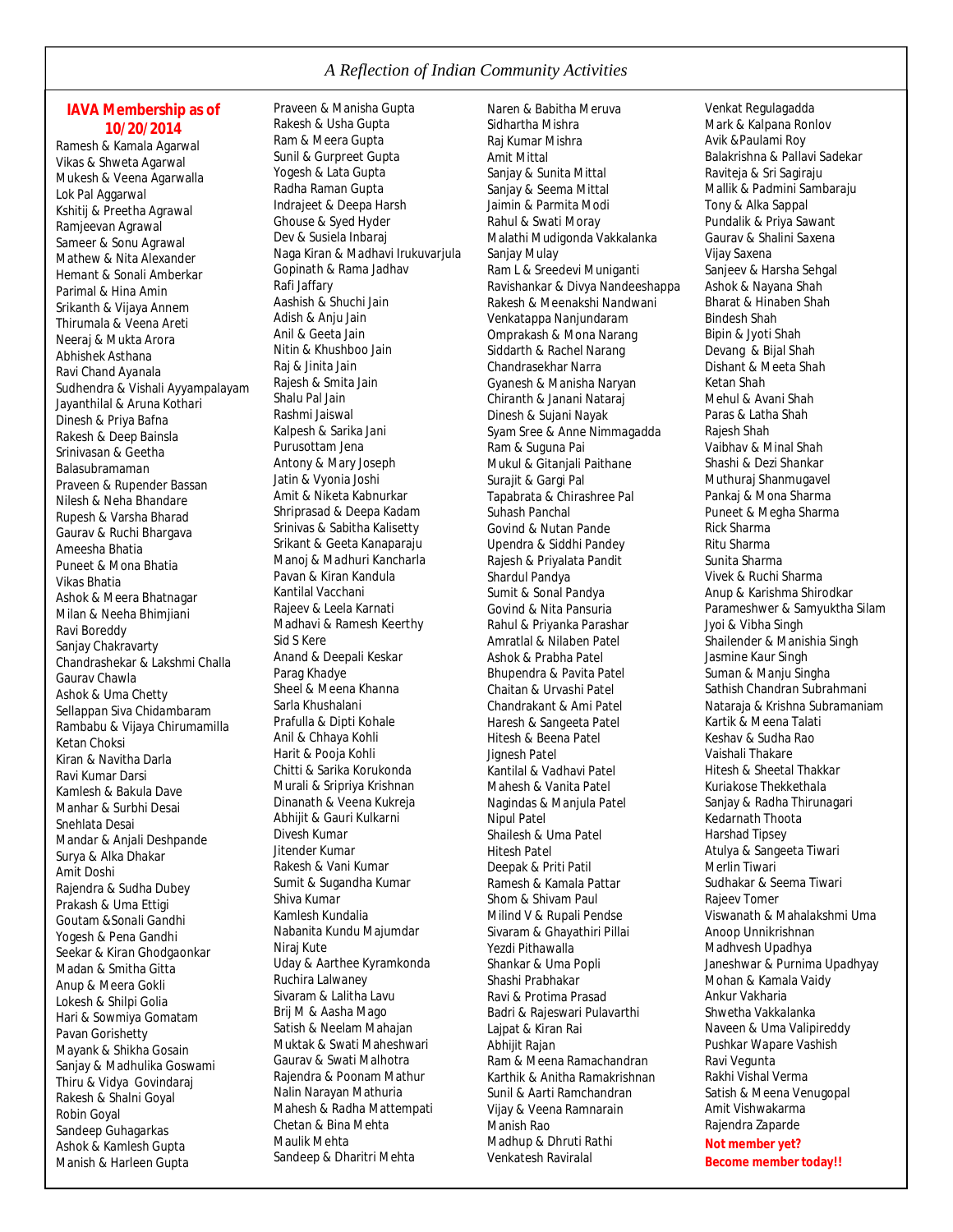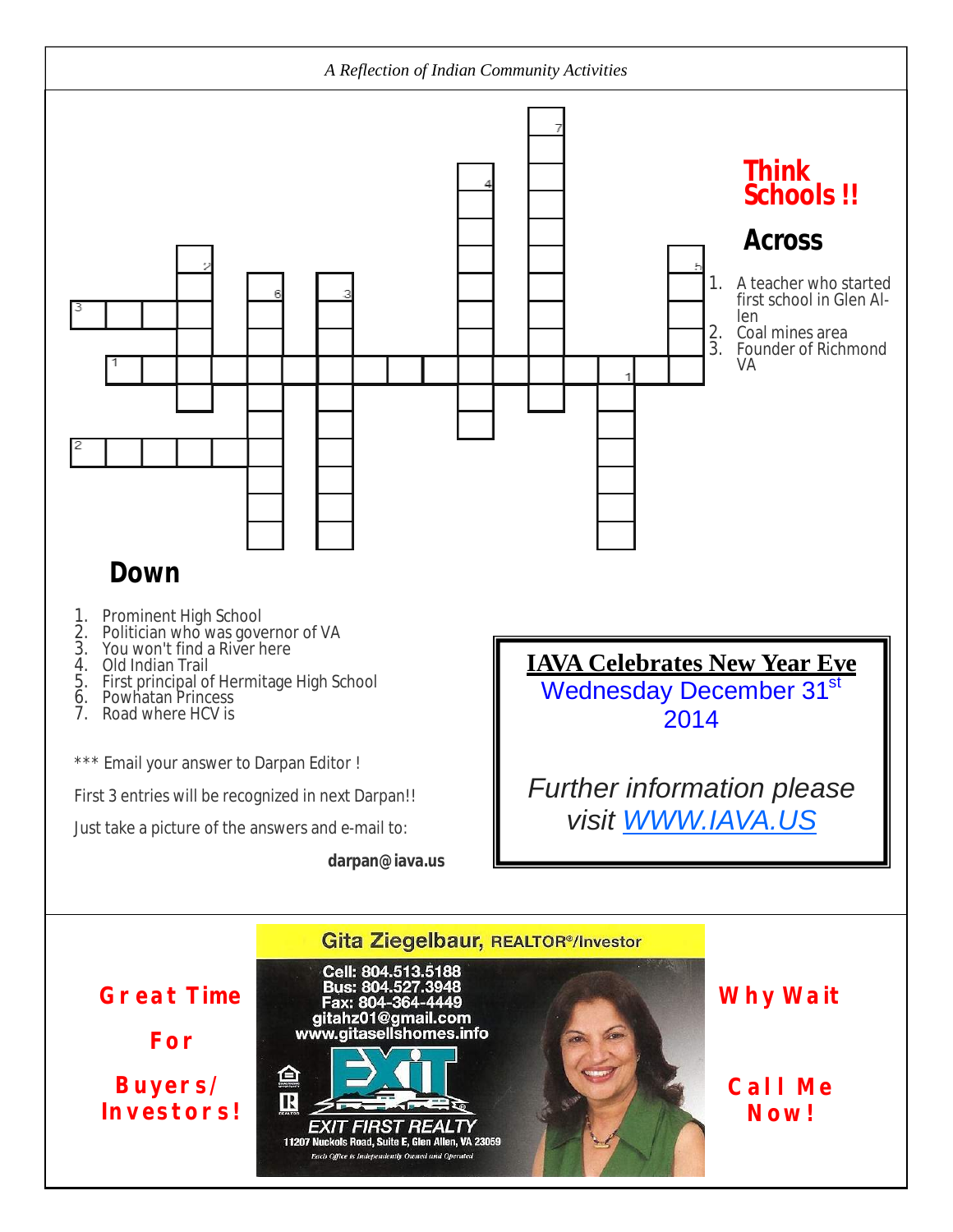#### **Vastushastra for Businesses**

The ancient principals of Vaastushastra are deep, practical and scientific. They are as much applicable today as they were thousands of years ago. These principals are equally applicable to commercial establishments as much as residences.

Vastushashtra identifies zones of space-energy according to directions based on the Sun's path. Each zone of space-energy is governed by a ruling planet that lends it's attributes to that particular zone. This knowledge must be used to reap maximum benefits out of the space being utilized. Since the use of space is different in a residence and different in a business setting, some zones gain prominence in a residence



but not so in a business facility and vise versa. Broadly the following can be said for businesses, though individual analysis is required for an office vs. hospital and so on.

See the Chart for reference and the discussion for each zone briefly. Vastushastra divides each side into 8 or 9 divisions and each has a ruling planet associated with it. However for the limited scope of this article we will look at the prominent zones.

**NE:** This zone is ruled by Jupiter. It facilitates meditation, spiritual progress and imbibes the quality of equanimity. These qualities though valuable in a residence may not be beneficial from business point of view especially if it a commercial establishment. The most important decision making people within an organization should therefore never be in this zone as there will be a lack of leadership and wasted efforts. This is inherently a weak zone for businesses. It is best suited for entrances, reception areas, visitors seating etc. This zone is also perfect for quiet contemplation.

**SE:** This zone is ruled by Venus and is the zone of precision, creative endeavor and focused work. This is a good zone for the accounting department or for general staff of the organization. In a hospital this zone is excellent for minute surgical procedures. This is also a good location for machine rooms, equipment, heaters, boilers etc. For schools and libraries this zone is excellent for labs, practicing precision skills of music and dance. People of literary orientation will create stories with flair from this zone.

**SW:** This zone is ruled by Uranus (Rahu as per ancient Indian astrologers) and is responsible for financial stability, vision and overall progress of the organization. This is perhaps the most important zone in today's corporate culture. The best position for the head of the company or for anyone making important decisions within the organization should always be SW. This zone is responsible for dynamic long term planning and implementation. A person occupying this corner will always have his/her say within the organization no matter what and others must yield. This is also a good location for lockers.

**NW:** This zone is ruled by Moon and is responsible for new and almost eccentric ideas. This however is only a zone of ideas and not productivity. The head of an organization occupying this zone will be full of ideas, but without a direction of implementing them. Therefore it is best suitable for conference rooms and marketing department where creative solutions can be thought out for productivity of the business. For a manufacturing facility the ready products should be stocked here so that they move out quickly since the Air element resides here and lends mobility to this zone.

> Aparna Patil ni\_aparna@yahoo.com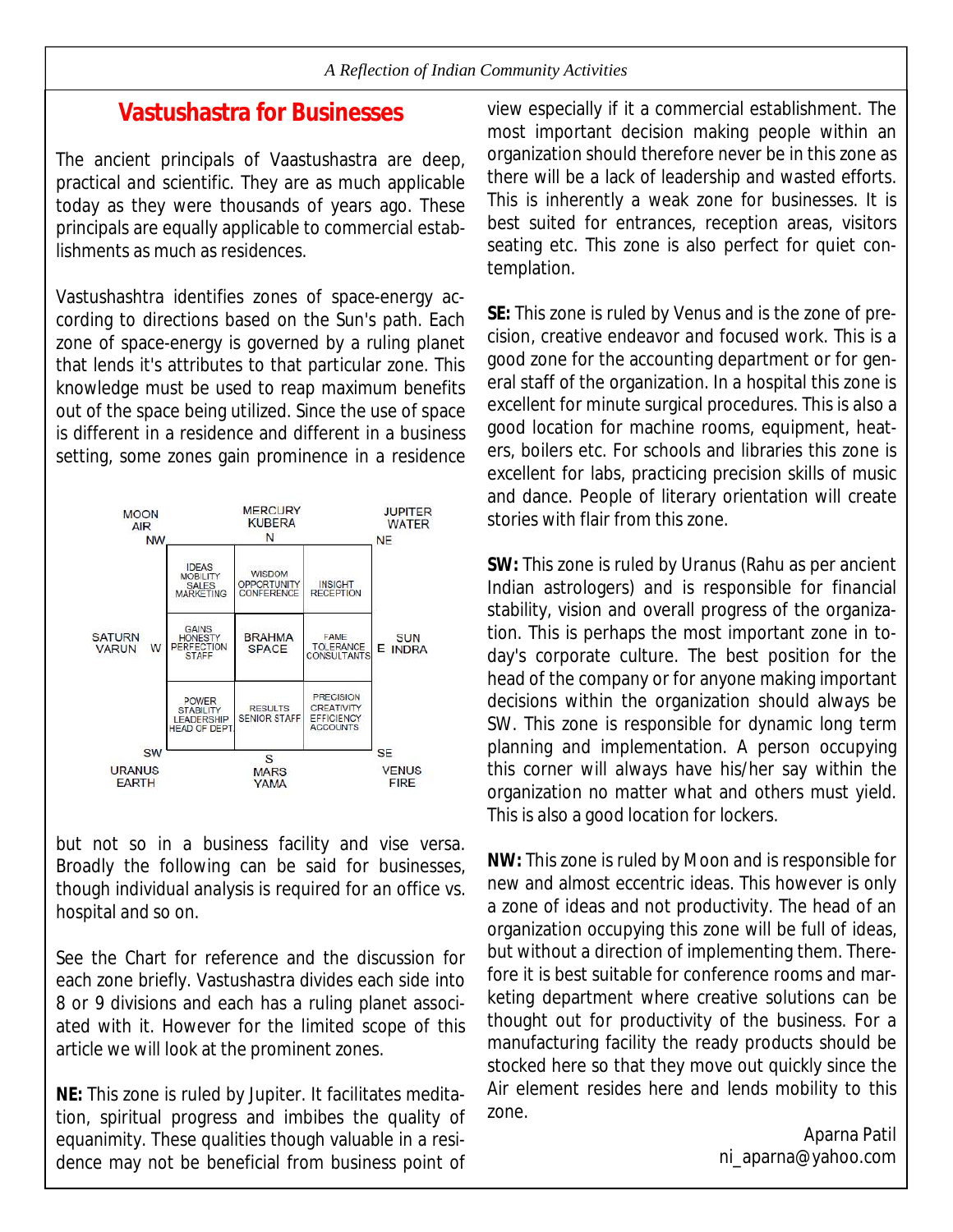### **Hemant Naphade Broker/Owner**

#### **Choice 1 Real Estate**

**5384 Twin Hickory Rd, Glen Allen, VA 23059 Office: 804-346-2255 Ext 102 Cell: 804-248-2003 E-mail: Hemant@HemantSells.com**

#### **At Choice 1 Real Estate you can count on:**

- **Full Service from Listing to closing**
- **Comprehensive Market Plan**
- **Sound Agent Advise**
- **Local Area Knowledge**
- **Contract Negotiations**
- **Inspection Negotiations**
- **Guaranteed Savings**

**ION REAL ESTATE** 



- **Richmond Association of Realtors (RAR) Distinguished Achiever Award "Ruby" for 2013 (Highest Award).**
- **RAR Distinguished Achiever Award winner 11 years in a row (2003-2013).**
- **12+ years of experience as a Real Estate agent.**
- **Top 1% Real Estate agent in Richmond.**
- **Real Estate is all about Location..Location..Location. I will help you buy the RIGHT HOUSE at the RIGHT PLACE at the RIGHT PRICE.**

There is never a wrong time for new home/investment in real estate! Schedule a FREE 1 hour Home Buying/Real Estate **Investment Session!** 

## **Rupali Pendse**

Realtor, ABR, GRI, SFR, S.T.A.R. Certified

Every sale or purchase as my own!

 $(804)$  617-8448

## rupalirealty.live.com

- **Accredited Buyer's** Representative (ABR®)
- **GRI** (Graduate, Realtor Institute)
- SFR certified (short sale and foreclosure)
- S.T.A.R. Certified (Sustainability **Training for Accredited Real**
- **Estate Professionals)** RE/MAX expertise.
- **Free 1 year Home Owners Warranty at closing.**



11551 - D Nuckols Rd, Glen Allen VA 23059 W - 804-521-1598, Fax 804-521-1599



We were, We are and We will always be THE COMPANY OF THE COMMUNITY Together with **YOU**... Every step of the way



HHP

Agent<br>New York Life Insurance Company 4435 Waterfront Drive<br>Glen Allen, VA 23060 P.804.935.5315/ F.804.935.5350 unsbah@ft.newyorklife.com

Insurance Company 123 Street Address, City, State 12345

Neemit Shah

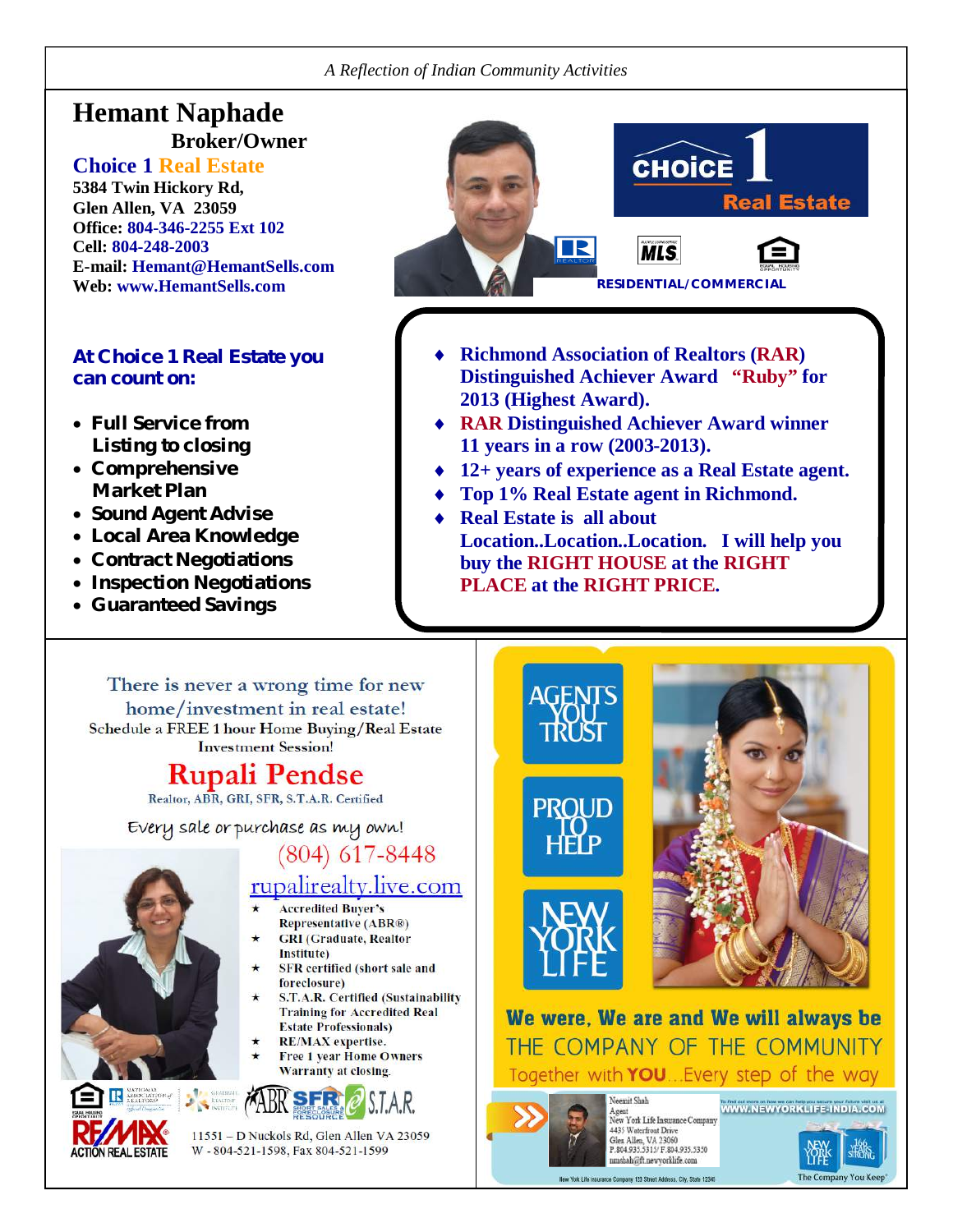

# **IALORTHO**  $\mathbf N$

• State of the art approach to sports injuries • Advanced arthroscopic surgeries • Biologic joint preservation with cartilage transplant • Joint replacements

804.526.5888 131 JENNICK DR., COLONIAL HEIGHTS, VA 23834 13048 RIVERS BEND RD., CHESTER, VA 23836

Parents, Wouldn't You Want Your Child to Fulfill His or Her True Potential?



*Competitive Edge Karate* **\$39 Trial** offers One Month of Training with Free Uniform. Call 804-346-4235

www.cek-va.com

## **Dentistry for Adults & Kids**

Free Emergency Dental Care for our Patient's Parents on Visitor Visa

## **Accept Most Insurances:**

**Aetna, Ameritas, Anthem BCBS, Cigna, Delta Dental, DHA, Guardian, Humana, Medicaid, Medicare-C, Metlife, United Concordia, United Healthcare.**



## **Monday to Friday: 8:30 AM - 5:00 PM**

**(Open on Weekends for emergency extractions: 10 AM to 1 PM)**



**Aditya Dhakar, DDS and Surya P. Dhakar, DDS 4440 Springfield Road # 101, Glen Allen, VA 23060 Call: 804-217-9820** www.dhakar.com